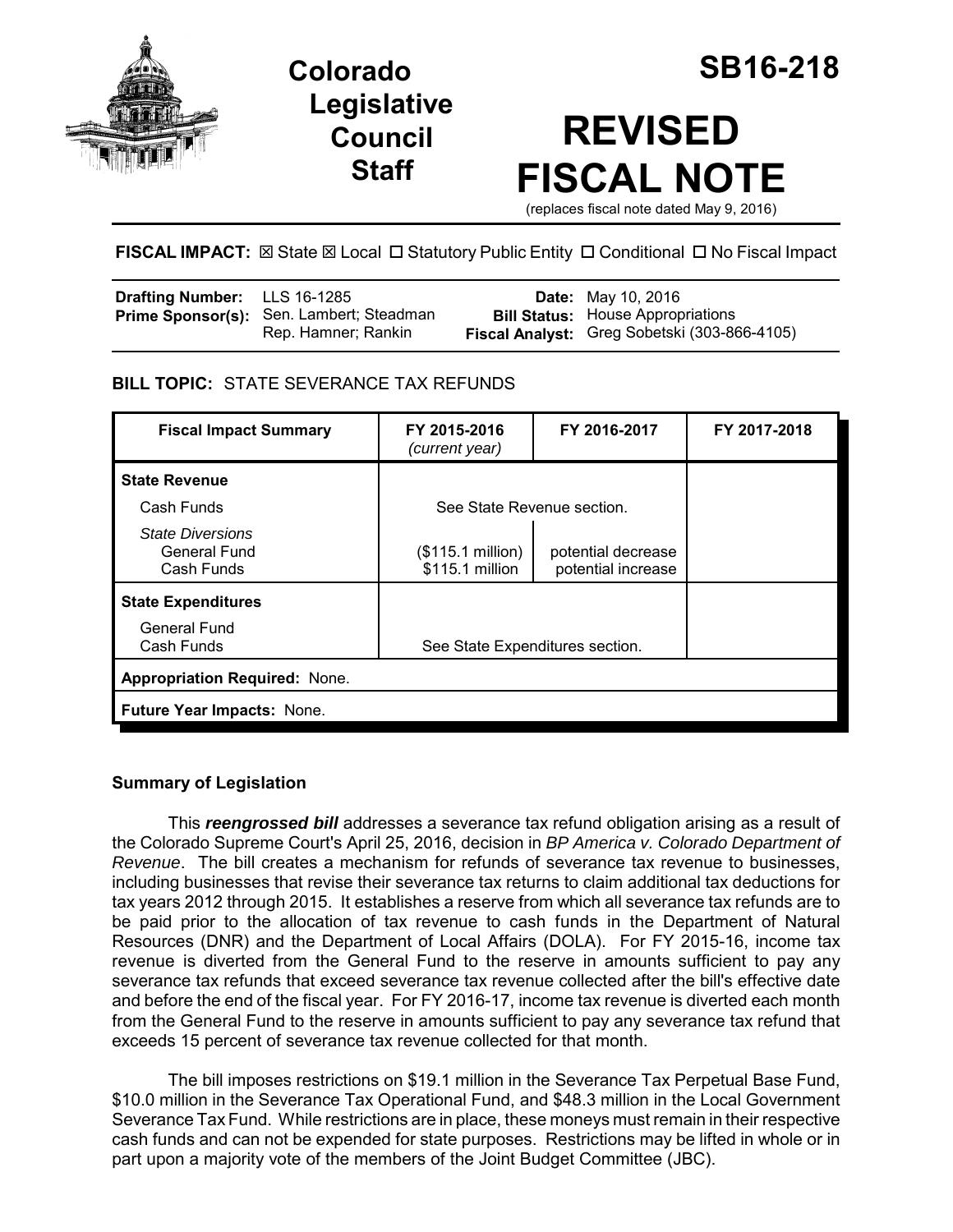May 10, 2016

The bill also extends a statutory repeal date, allowing severance tax revenue to continue to be allocated to the Severance Tax Trust Fund and the Local Government Severance Tax Fund between January 1, 2017, and July 1, 2017.

## **Background**

Per the Supreme Court's decision in *BP America v. Colorado Department of Revenue*, energy companies are able to deduct any transportation, manufacturing, and processing costs from revenue when valuing severed minerals for tax purposes. Costs that may be deducted include those listed on the Netback Expense Report Forms (NERF) submitted by oil and gas producers to county assessors. These include direct costs and foregone returns on investment as a result of expenditures for the transportation, manufacturing, and processing of oil and gas.

The Supreme Court decision allows oil and gas producers to claim significantly larger deductions than allowed previously, reducing severance tax revenue in future years and obligating the state to issue refunds to oil and gas producers that amend tax returns for prior years. Oil and gas producers may file amended tax returns for 2012 and subsequent years.

#### **State Revenue**

The bill's effects on state revenue for FY 2015-16 and FY 2016-17 are indeterminate. Under the Supreme Court decision, the state is obligated to issue refunds to taxpayers claiming expanded severance tax deductions. It is unknown how these refunds would be financed by executive branch agencies under current law.

The bill accounts for refunds by diverting income tax revenue to a reserve used for severance tax refunds. Under the bill, refunds would be accounted as a reduction in state revenue. Under current law, it is possible that refunds would be accounted as state expenditures, in which case the bill reduces state revenue and expenditures for refunds by similar amounts.

The bill may expedite payments of refunds to taxpayers. To the extent that refunds are expedited, the bill increases revenue by reducing the state's liability for interest and penalties.

The bill restricts the amounts that may be spent from cash funds in the DNR and the DOLA. To the extent that the bill increases cash fund balances relative to current law, it will result in the accrual of additional interest in these funds.

*State diversions.* The bill increases income tax diversions from the General Fund to the reserve used to pay severance tax refunds by **\$115.1 million in the current FY 2015-16**. Additionally, the bill potentially increases General Fund diversions to the reserve in FY 2016-17.

The estimate for FY 2015-16 represents the maximum amount by which the Supreme Court decision is expected to reduce state severance tax revenue between tax years 2012 and 2015. For tax years 2012 through 2014, the estimate incorporates \$25.0 million in return on investment disputes pending with the Department of Revenue Tax Conferree and \$73.4 million in anticipated refunds consistent with deductions listed in taxpayer NERF filings. For tax year 2015, total refunds are estimated at \$16.7 million, representing 12.5 percent of expected severance tax revenue from oil and gas producers, the same share by which this revenue is expected to be reduced for tax years 2012 through 2014. It is assumed that all refunds for tax years 2012 through 2015 will result in state diversions booked in FY 2015-16 on an accrual accounting basis.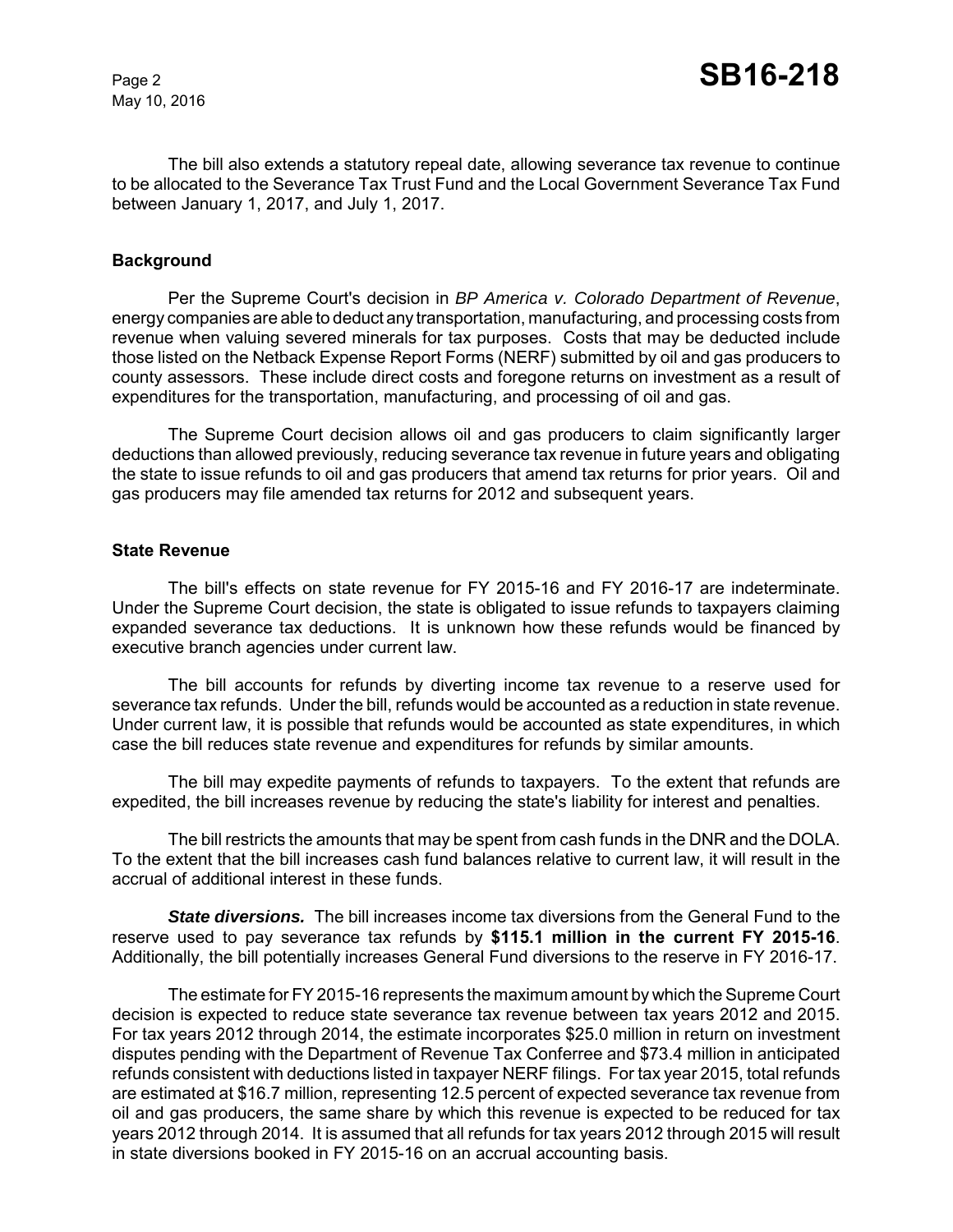May 10, 2016

To the extent that severance tax refunds for tax year 2015 are processed after the FY 2015-16 comprehensive annual financial report is finalized, diversions will be made from income tax revenue that would otherwise be accrued to FY 2016-17. Income tax revenue for FY 2016-17 will also be diverted and obligated for refunds if refunds for tax year 2015 are administered on a cash accounting basis.

Additionally, for both FY 2015-16 and FY 2016-17, the bill requires diversions of income tax revenue to offset severance tax refunds made for reasons unrelated to the Supreme Court decision. For FY 2015-16, total refunds for reasons unrelated to the Supreme Court decision are assumed to be less than severance tax revenue collected between the bill's effective date and the end of the fiscal year; thus, the bill is not expected to effect any diversions of General Fund revenue for this purpose. For FY 2016-17, the bill diverts General Fund revenue only if the monthly refund amount exceeds 15 percent of the gross monthly severance tax collection. Based on the historical share of refunds as a percentage of gross severance tax collections, it is assumed that refunds issued below this threshold will approximate refunds made for reasons unrelated to the Supreme Court decision. To the extent that these refunds exceed 15 percent of monthly tax revenue, diversions from the General Fund will be greater than estimated.

## **State Expenditures**

*General Fund.* The bill reduces the statutory General Fund reserve by up to \$115.1 million in FY 2015-16. This amount is encumbered for diversion to the reserve used to pay severance tax refunds.

*Cash fund restrictions.* The bill places restrictions on specific amounts of money in three state cash funds, requiring that these amounts be held in the funds until released in whole or in part by a majority vote of the JBC. Restrictions are applied to:

- \$19.1 million in the Severance Tax Perpetual Base Fund in the DNR;
- \$10.0 million in the Severance Tax Operational Fund in the DNR; and
- \$48.3 million in the Local Government Severance Tax Fund in the DOLA.

If the JBC chooses not to release these amounts, state expenditures may be reduced for FY 2016-17. The bill specifies that the amount restricted in the Local Government Severance Tax Fund would otherwise be used for grants, rather than direct distributions to local governments. Under current law, refunds required as a result of the Supreme Court decision may reduce the amounts in the funds such that expenditures are reduced by a similar amount.

*Allocations of severance tax revenue.* The bill extends a statutory repeal date, allowing the current disbursements of severance tax revenue to the Severance Tax Trust Fund and the Local Government Severance Tax Fund to continue between January 1, 2017, and July 1, 2017. Under the March 2016 Legislative Council Staff forecast, severance tax revenue for this period is expected to total \$58.4 million. The Supreme Court decision is expected to reduce the oil and gas share of severance tax revenue by 12.5 percent, or \$6.5 million. Each fund receives 50 percent of severance tax revenue collected.